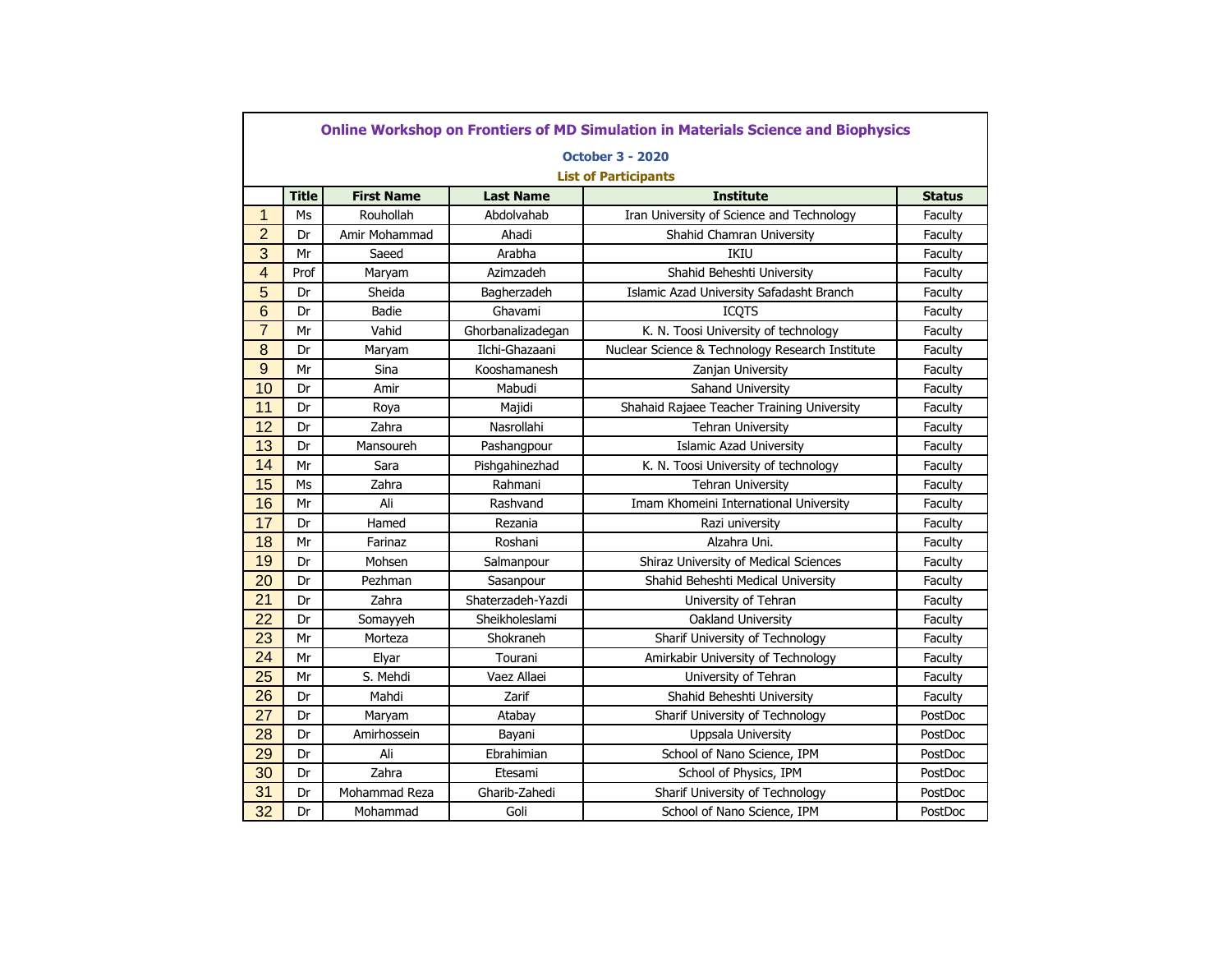|    | <b>Title</b>   | <b>First Name</b> | <b>Last Name</b>   | <b>Institute</b>                                  | <b>Status</b> |
|----|----------------|-------------------|--------------------|---------------------------------------------------|---------------|
| 33 | Dr             | Fatemeh           | Haghighi           | <b>UBFC</b>                                       |               |
| 34 | Dr             | Sahar             | Izadi Vishkayi     | School of Physics, IPM                            | PostDoc       |
| 35 | Dr             | Hamidreza         | Khalilian          | School of Nano Science, IPM                       | PostDoc       |
| 36 | Dr             | Bahar             | Kharazian          | <b>Tehran University</b>                          | PostDoc       |
| 37 | Dr             | Mohammad          | Khavani            | Aalto University                                  | PostDoc       |
| 38 | Dr             | Amin              | Koochaki           | Sharif University of Technology                   | PostDoc       |
| 39 | Dr             | Reza              | Rabani             | Sharif University of Technology                   | PostDoc       |
| 40 | Dr             | Mahdiyeh          | Sadrara            | <b>TPM</b>                                        | PostDoc       |
| 41 | Dr             | S. Mohammad-Reza  | Taheri             | Institute for Research in Fundamental Sciences    | PostDoc       |
| 42 | Dr             | Mohammad          | Zarshenas          | Linkoping University                              | PostDoc       |
| 43 | Ms             | Azin              | Ziashahabi         | Shahid Beheshti University                        | PostDoc       |
| 44 | Ms             | Farzane           | Abasi              | <b>Tarbiat Modares University</b>                 | PhDStu        |
| 45 | Mr             | Salar             | Abbasi             | School of Nano Science, IPM                       | PhDStu        |
| 46 | Dr             | Parisa            | Ahmadi             | Urmia University                                  | PhDStu        |
| 47 | Dr             | Roya              | Ahmadi             | Kurdestan University                              | PhDStu        |
| 48 | Ms             | Zahra             | Ahmadian Dehaghani | Sharif University of Technology                   | PhDStu        |
| 49 | Ms             | Neda              | Amjadi             | <b>Tarbiat Modares University</b>                 | PhDStu        |
| 50 | Ms             | Roshanak          | Ansarihaghi        | IBB, University of Tehran                         | PhDStu        |
| 51 | Mr             | Saeed             | Babaei             | K. N. Toosi University of technology              | PhDStu        |
| 52 | Mr             | Nadia             | Babaei Bidmeshki   | Nuclear science and technology research institute | PhDStu        |
| 53 | Mr             | Amin              | Barzegar           | Tehran university                                 | PhDStu        |
| 54 | Ms             | Marzieh           | Behrouz            | <b>Shiraz University</b>                          | PhDStu        |
| 55 | Ms             | Bita              | Derakhshan         | Amirkabir University of Technology                | PhDStu        |
| 56 | Mr             | Amin              | Esmaeilbeig        | Shiraz University                                 | PhDStu        |
| 57 | Mr             | Ali               | Farnudi            | Sharif University of Technology                   | PhDStu        |
| 58 | Ms             | Zahra             | Hosseindokht       | <b>Tehran University</b>                          | PhDStu        |
| 59 | Ms             | Reyhane           | Kamelnia           | IBB, University of Tehran                         | PhDStu        |
| 60 | Mr             | Arash             | Kardani            | K. N. Toosi University of technology              | PhDStu        |
| 61 | Ms             | Zeinab            | karimzadeh         | Shahid Beheshti University                        | PhDStu        |
| 62 | M <sub>S</sub> | Fereshte          | Kasaeian           | Alzahra                                           | PhDStu        |
| 63 | Mr             | Peyman            | Koohsari           | Zanjan University                                 | PhDStu        |
| 64 | Mr             | Nader             | Malih              | University of Kurdistan                           | PhDStu        |
| 65 | Ms             | Masoome           | Mansouri           | Shahid Chamran University of Ahvaz                | PhDStu        |
| 66 | Mr             | Kazem             | Manzoor            | K. N. Toosi University of technology              | PhDStu        |
| 67 | Mr             | Hamzeh            | Mashalpour         | Shahid Chamran university of Ahvaz                | PhDStu        |
| 68 | Dr             | Mohammad          | Mehrdad            | Sharif University of Technology                   | PhDStu        |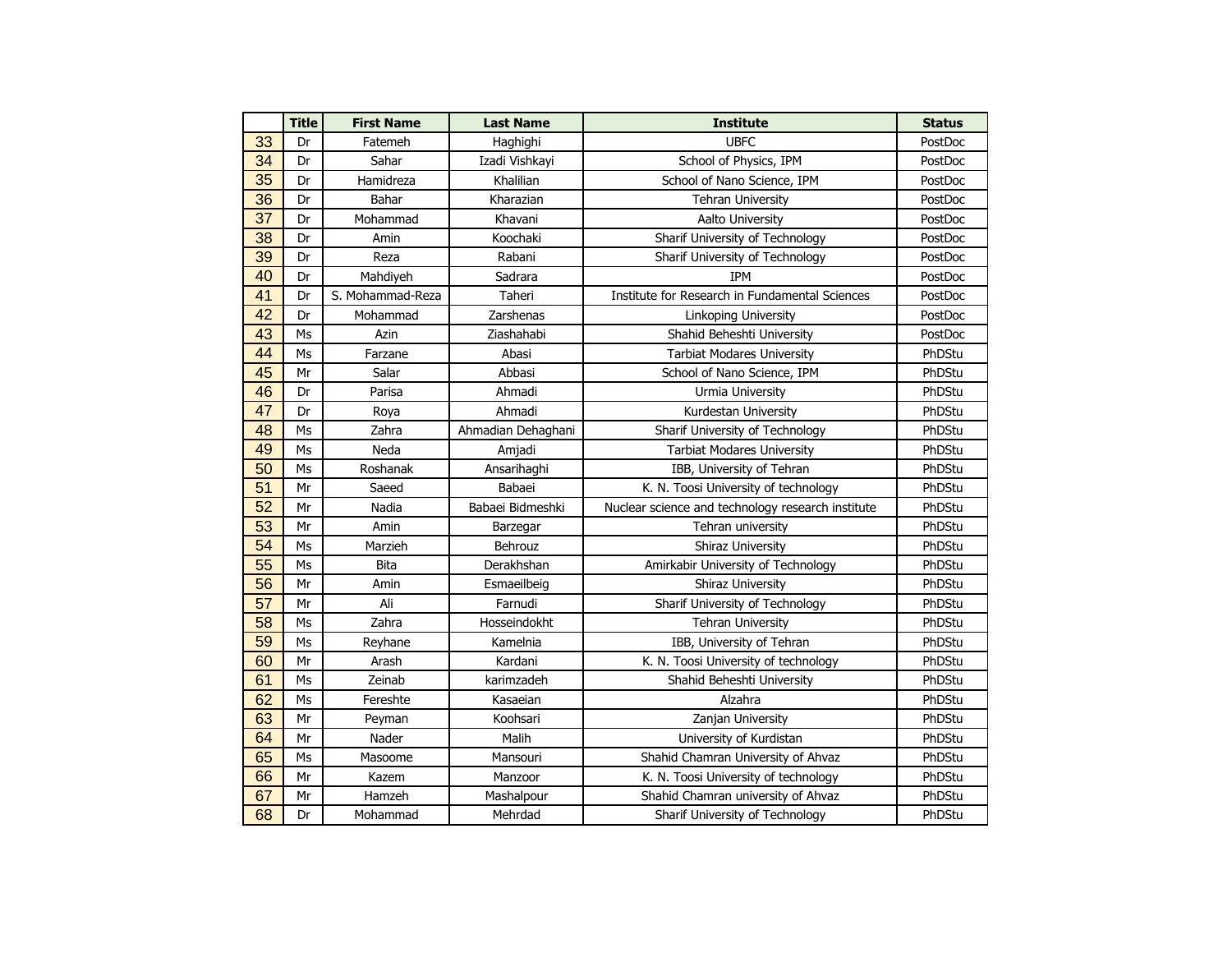|     | <b>Title</b>   | <b>First Name</b> | <b>Last Name</b>  | <b>Institute</b>                                | <b>Status</b> |
|-----|----------------|-------------------|-------------------|-------------------------------------------------|---------------|
| 69  | Mr             | Saeed             | Moeini            | Sharif University of Technology                 | PhDStu        |
| 70  | Ms             | Mahsa             | Mofidi            | Sharif University of Technology                 | PhDStu        |
| 71  | Mr             | Ali               | Mohammadpour      | University of Tabriz                            | PhDStu        |
| 72  | Mr             | Seyedeh Soheila   | Mousavi           | <b>Bouali Sina</b>                              | PhDStu        |
| 73  | Ms             | Neda              | Mousavi           | Zanjan University                               | PhDStu        |
| 74  | Ms             | Safieh            | Nazari            | Iran Atomic Energy Organization                 | PhDStu        |
| 75  | Dr             | Elham             | Pouramiri         | Shiraz University                               | PhDStu        |
| 76  | Ms             | Shadi             | Rahnama           | Sharif University of Technology                 | PhDStu        |
| 77  | Ms             | Elham             | Rajaee            | Ferdowsi                                        | PhDStu        |
| 78  | Mr             | Roozbeh           | Riazi moghadam    | Amirkabir university                            | PhDStu        |
| 79  | Mr             | Samira            | Sabbagh           | Ferdowsi University of Mashhad                  | PhDStu        |
| 80  | Mr             | Seyed Abolfazl    | Sajadi Noushabadi | University of Kashan                            | PhDStu        |
| 81  | Mr             | Amirhossein       | Sanchooli         | University of Kurdistan                         | PhDStu        |
| 82  | Ms             | Mahboubeh         | Shabani           | Shahid Beheshti University                      | PhDStu        |
| 83  | Mr             | Peyman            | Shadmani          | University of Exeter                            | PhDStu        |
| 84  | Ms             | Narges            | Shafii mousavi    | Amirkabir University of Technology              | PhDStu        |
| 85  | Ms             | Zohre             | Shahmirani        | IBB, University of Tehran                       | PhDStu        |
| 86  | Mr             | Ashkan            | Shekaari          | K. N. Toosi University of Technology            | PhDStu        |
| 87  | Mr             | Hassan            | Shirzadi          | Western Michigan University                     | PhDStu        |
| 88  | Mr             | Farhad            | Sotoudeh          | Zanjan University                               | PhDStu        |
| 89  | Mr             | Abdorahim         | Zahedi            | Shahed University                               | PhDStu        |
| 90  | Mr             | Mohsen            | Abbasi            | <b>Tarbiat Modares University</b>               | GraduStu      |
| 91  | Mr             | Shahryar          | Abolhosseini      | Photonic and Quantom Technology Research School | GraduStu      |
| 92  | Mr             | Mohammadsadegh    | Alborzi           | IKIU                                            | GraduStu      |
| 93  | Mr             | Mohammadreza      | Amini             | <b>Tehran University</b>                        | GraduStu      |
| 94  | Ms             | Mina              | Amiri             | Shiraz University                               | GraduStu      |
| 95  | Ms             | Mohsen            | Arab              | Imam Khomeini International University          | GraduStu      |
| 96  | Ms             | Yasaman           | Asgari            | K. N. Toosi University of technology            | GraduStu      |
| 97  | Ms             | Sussan            | Asgari            | Iran University of Science and Technology       | GraduStu      |
| 98  | Ms             | Yasaman           | Dalman            | Amirkabir University of Technology              | GraduStu      |
| 99  | Ms             | Reyhaneh          | Daneshdoost       | <b>Guilan University</b>                        | GraduStu      |
| 100 | Mr             | Ali               | EdalatManesh      | University of Tehran                            | GraduStu      |
| 101 | Dr             | Sakine            | Esmaili           | <b>Tarbiat Modares University</b>               | GraduStu      |
| 102 | M <sub>S</sub> | Kiana             | Falahati          | Shahid Beheshti University                      | GraduStu      |
| 103 | Dr             | Zohreh            | Fallah            | <b>IPM</b>                                      | GraduStu      |
| 104 | Ms             | Tina              | Fathalipour       | <b>Guilan University</b>                        | GraduStu      |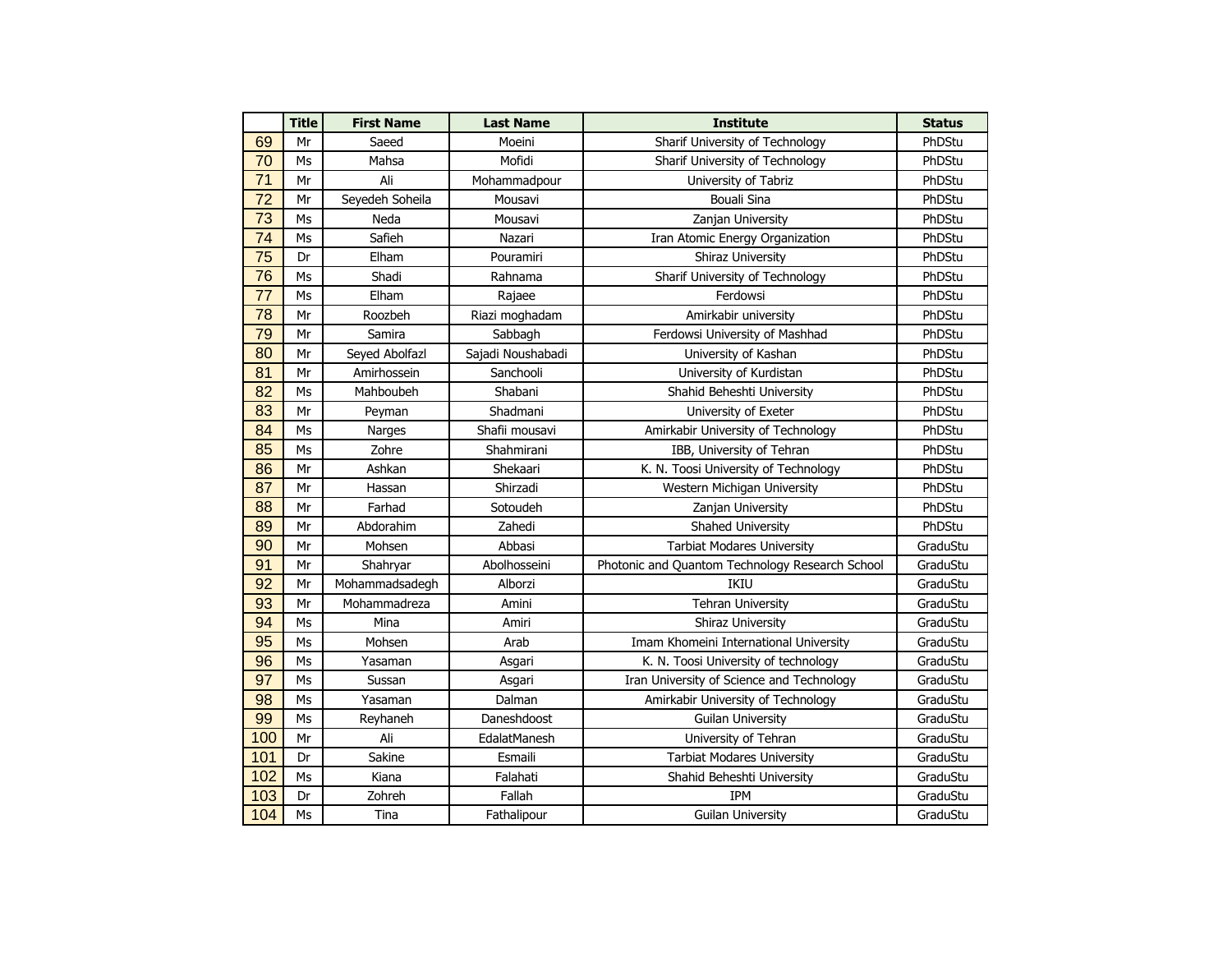|     | <b>Title</b> | <b>First Name</b> | <b>Last Name</b>                         | <b>Institute</b>                                     | <b>Status</b> |
|-----|--------------|-------------------|------------------------------------------|------------------------------------------------------|---------------|
| 105 | Mr           | Reza              | Goharimehr<br>Shahid Beheshti University |                                                      | GraduStu      |
| 106 | Dr           | Zahra             | Hajiahmadi                               | Kashan University                                    | GraduStu      |
| 107 | Ms           | Motahare          | Hakiminejad                              | IBB, Tehran University                               | GraduStu      |
| 108 | Mr           | Hooman            | Hasheminejad                             | Amirkabir University of Technology                   | GraduStu      |
| 109 | Mr           | Kourosh           | Hasheminejad                             | K. N. Toosi University of technology                 | GraduStu      |
| 110 | Mr           | Seyed Milad       | Hatam-Lee                                | Imam Khomeini International University               | GraduStu      |
| 111 | Mr           | Hadi              | Kabir                                    | Amirkabir University of Technology                   | GraduStu      |
| 112 | Dr           | Elahe             | Kamelnia                                 | Islamic University of Research and Science of Tehran | GraduStu      |
| 113 | Ms           | Darya             | Karimpour                                | <b>Bilkent University</b>                            | GraduStu      |
| 114 | Mr           | Mehdi             | Keikha                                   | Iran University of Science and Technology            | GraduStu      |
| 115 | Mr           | Ali               | Khalvandi                                | Amirkabir University of Technology                   | GraduStu      |
| 116 | Ms           | Anahid            | Kiani                                    | <b>Isfahan University</b>                            | GraduStu      |
| 117 | Mr           | Kiarash           | Mashoufi                                 | Sharif Universiry of Techbology                      | GraduStu      |
| 118 | Ms           | Atiyeh            | Mirabbasi                                | K. N. Toosi University of technology                 | GraduStu      |
| 119 | Mr           | Mohsen            | Moeini                                   | Amirkabir University of Technology                   | GraduStu      |
| 120 | Ms           | Elnaz             | Mohammadi                                | K. N. Toosi University of technology                 | GraduStu      |
| 121 | Mr           | Hossein           | Nemati                                   | Sharif University of Technology                      | GraduStu      |
| 122 | Ms           | Niusha            | Niknahad                                 | Sharif University of Technology                      | GraduStu      |
| 123 | Mr           | Mohammadreza      | Niknam Hamidabad                         | Iran University of science and technology            | GraduStu      |
| 124 | Mr           | Majid             | Pirooz                                   | University of Isfahan                                | GraduStu      |
| 125 | Mr           | Mohammad          | Pour panah                               | <b>Tarbiat Modares University</b>                    | GraduStu      |
| 126 | Mr           | Mohammadreza      | Rahmanizadeh                             | K.N. Toosi University of Technology                  | GraduStu      |
| 127 | Ms           | Nasim             | Rajabi                                   | Iran University of Science and Technology            | GraduStu      |
| 128 | Ms           | Nasim             | Rajabi                                   | Iran University of Science and Technology            | GraduStu      |
| 129 | Ms           | Zahra             | Rajabzadeh                               | Iran University of Science and Technology            | GraduStu      |
| 130 | Mr           | Sepehr            | Rastegar                                 | K.N. Toosi University of Technology                  | GraduStu      |
| 131 | Ms           | Aynaz             | Saket Balgouri                           | University of Guilan                                 | GraduStu      |
| 132 | Mr           | Pooria            | Sedigh Rahimabadi                        | Concordia University                                 | GraduStu      |
| 133 | Dr           | Mahnaz            | Shahabi                                  | University of Birjand                                | GraduStu      |
| 134 | Dr           | Mohammad-Hadi     | Sheikh-Ansari                            | K.N. Toosi University of Technology                  | GraduStu      |
| 135 | Dr           | Samira            | Sheykhi                                  | Aeoi                                                 | GraduStu      |
| 136 | Ms           | Asma              | Soofi                                    | <b>Tehran University</b>                             | GraduStu      |
| 137 | Mr           | Vahid             | Tafti                                    | K. N. Toosi University of Technology                 | GraduStu      |
| 138 | Dr           | Shirin            | Tamleh                                   | Yasoj University                                     | GraduStu      |
| 139 | Mr           | Pouyan            | Vatani                                   | Sharif university of technology                      | GraduStu      |
| 140 | Mr           | Morteza           | Vatanparast                              | Amirkabir University of Technology                   | GraduStu      |